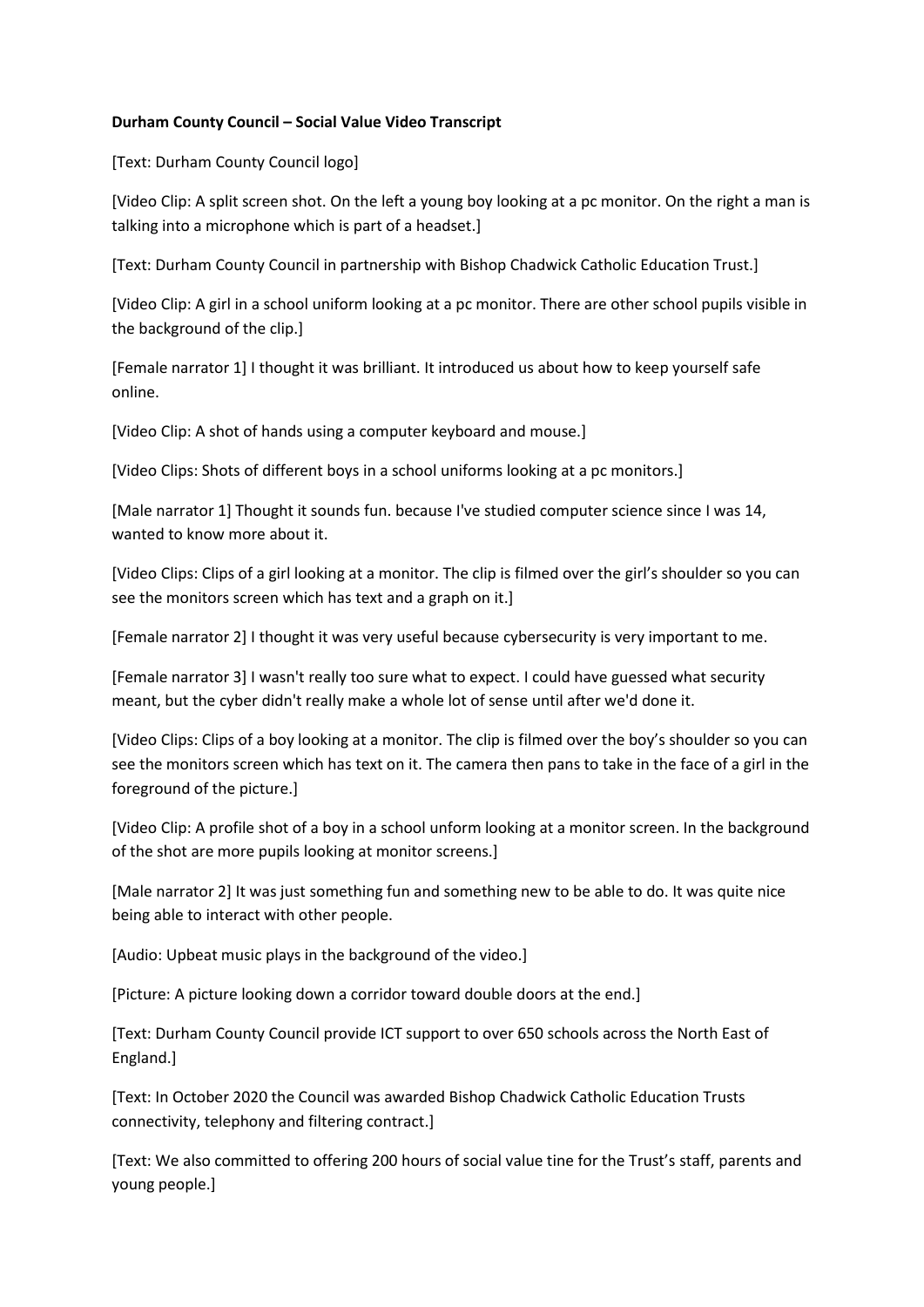[Text: As part of this we delivered cyber security sessions.]

[Video Clip: Speeded up footage of school pupils walking past a woman sat next to a woman. The woman is sitting next to a PC monitor, the training room is full of desks with PC monitors visible on them.]

[Text: Cllr Susan McDonnell Portfolio Holder for Digital and Customer Service]

**1:00 MINUTE** [Cllr Susan McDonnell] There are three words to attribute, to social value: social, economic, and environmental. And we apply that to our procurements from Durham County Council's point of view. As a council, we have been recognized at a national level because our procurement is delivering projects for social value across authorities nationally. And, we've been identified as an exemplar in the field, which is a big, big feather in our cap from the county council's point of view. When you see a project come to fruition - teams at county hall do a lot of work to get to the stage we are today. It really is quite inspiring.

## **Steve Hodgson – ICT Technical Services manager, Durham County Council**

So, as a council, we have around eight and a half thousand ICT users. In terms of statistics, we have 800 servers.

Hi, my name's Steve Hodgson. I'm I C T technical services manager at Durham County Council. We're the digital and customer services department. So we'll start off with a bit of background about the council, where the services we provide to citizens and businesses and visitors in the county. And then we get into the depth of the detail on cybersecurity.

So why do we have cybersecurity? In terms of incidents we're attacked over 12 million times per week.

I talk through the kind of threat landscape as it's called, who is trying to do bad things to the council, who is trying to steal data or disrupt services and how we counter those activities. But we do try to make it relevant to the kids. We try to relate it to the curriculum so that they can get something good from this.

## **Brendan Tapping – CEO, Bishop Chadwick Catholic Education Trust**

So they're providing for us – IT, broadband and telephony services as a trust. We've been able to improve the connectivity and reduce costs, which is clearly beneficial. But also to improve the quality of service and as an added bonus to that, a really important added bonus, the opportunity for some social value, which means that our children get the chance to benefit from expertise that we wouldn't have within our trust.

## **Julie Collins – Commercial Improvement Lead, Bishop Chadwick Catholic Education Trust**

From our point of view, there's a lot of skill and there's a lot of expertise. You know, the challenges that we were facing in bringing all of our schools together on one network - If you think about a local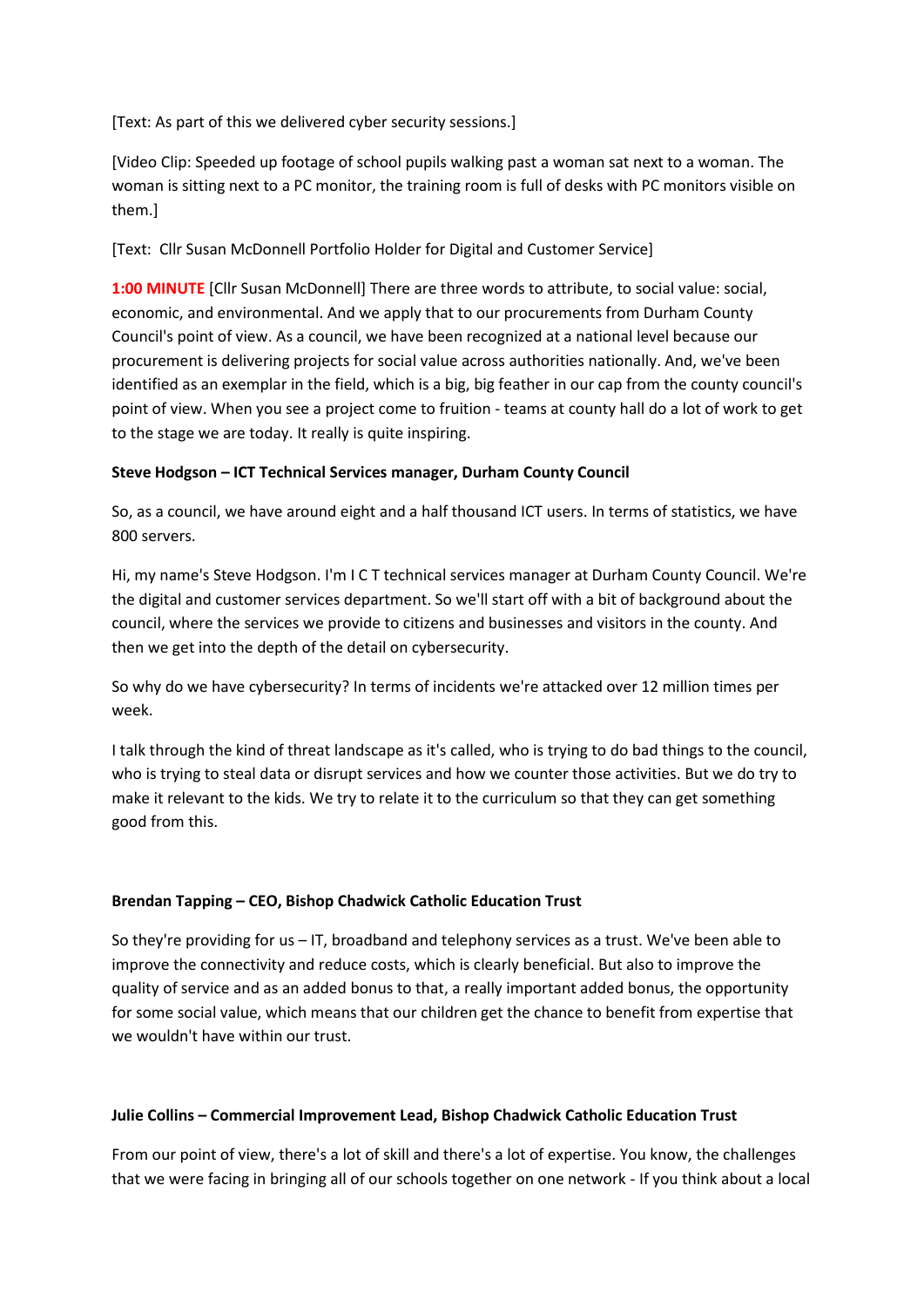authority, that's compounded massively across all of the authority. So, I think they have a huge amount of experience, a huge amount of knowledge and some really strong skill sets that actually really helped our trust and the schools within the trust to really benefit in terms of that understanding.

### **Jim Murray – Head of Education & Skills, Durham County Council**

Hello, I'm Jim Murray, head of education and skills at Durham County Council. Social values are really important to us as a council. They're really important to the education and skills debate. And we have a lot of schools with some real challenges in Durham and the challenges that often are around employment opportunities, engaging with employers, working with employers to try and find the best opportunities for all young people, regardless of their abilities or their needs or their skills, to make sure that they have real inspiration and aspirations around future career options.

### **Steve Hodgson – ICT Technical Services Manager, Durham County Council**

Because we're doing this online, it gives us great flexibility. And, that means that we can deliver the service anywhere. Anyone with an internet connection can take advantage and join the sessions. We've done that now four times - provided the four sessions online. We've covered about 250 students and maybe 20 or 30 teachers as well.

#### **Voxpop 1:**

Obviously, I knew that Durham County Council didn't just come and collect your bin. They also had the IT sector and It was quite interesting to learn a lot more about who runs it and the type of things that they do on a day to day basis and type of things that they handle and deal with.

#### **Voxpop 2:**

Definitely do it. Yeah. It was very useful. Yeah. Helps protect you.

#### **Voxpop 3:**

You learn so much more than you genuinely thought you would.

#### **Julie Collins – Commercial Improvement Lead, Bishop Chadwick Catholic Education Trust**